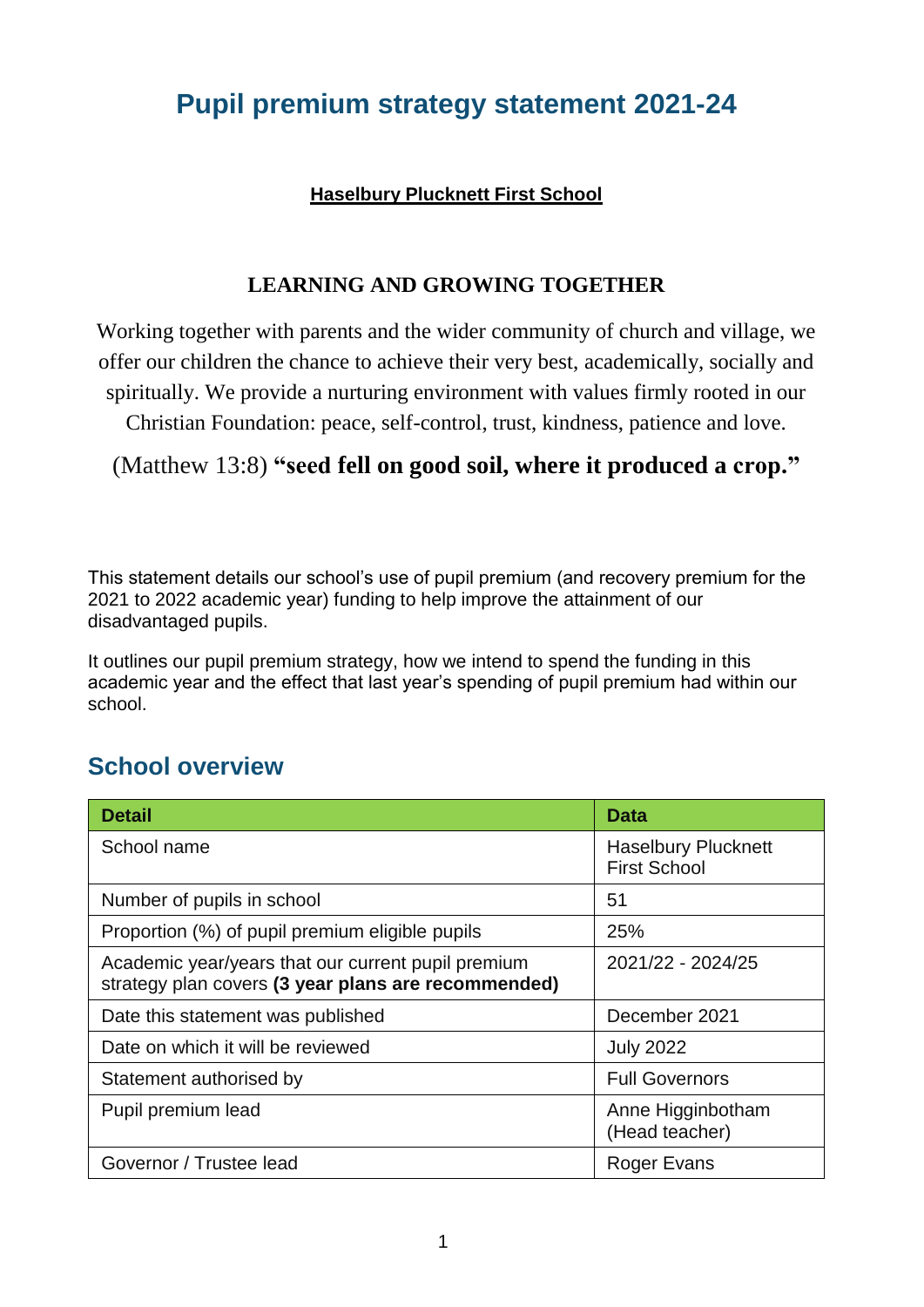# **Funding overview**

| <b>Detail</b>                                                                                                                                                              | <b>Amount</b> |
|----------------------------------------------------------------------------------------------------------------------------------------------------------------------------|---------------|
| Pupil premium funding allocation this academic year                                                                                                                        | £10,760       |
| Recovery premium funding allocation this academic year                                                                                                                     | £2000         |
| Pupil premium funding carried forward from previous<br>years (enter £0 if not applicable)                                                                                  | £0            |
| Total budget for this academic year<br>If your school is an academy in a trust that pools this<br>funding, state the amount available to your school this<br>academic year | £12760        |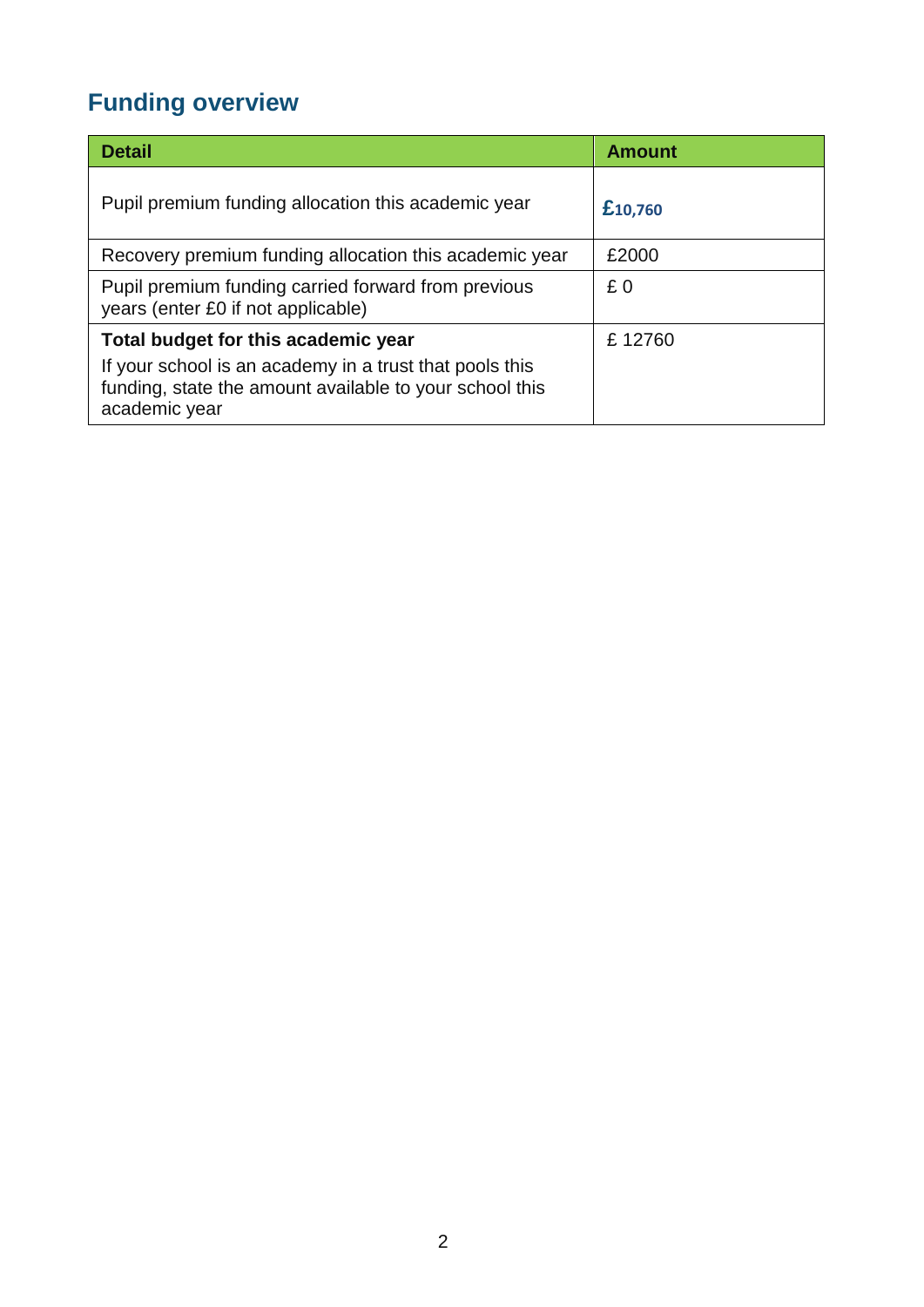# **Part A: Pupil premium strategy plan**

### **Statement of intent**

Our intention is that all pupils, irrespective of their background or the challenges they face, make good progress and achieve high attainment across all subject areas. The focus of our pupil premium strategy is to support disadvantaged pupils to achieve that goal, including progress for those who are already high attainers.

We will consider the challenges faced by vulnerable pupils, such as those who have a social worker. The activity we have outlined in this statement is also intended to support their needs, regardless of whether they are disadvantaged or not.

High-quality teaching is at the heart of our approach, with a focus on areas in which disadvantaged pupils require the most support. This is proven to have the greatest impact on closing the disadvantage attainment gap and at the same time will benefit the non-disadvantaged pupils in our school. Implicit in the intended outcomes detailed below, is the intention that non-disadvantaged pupils' attainment will be sustained and improved alongside progress for their disadvantaged peers.

Our strategy is also integral to wider school plans for education recovery for pupils whose education has been worst affected, including non-disadvantaged pupils.

Our approach will be responsive to common challenges and individual needs, rooted in robust diagnostic assessment, not assumptions about the impact of disadvantage. The approaches we have adopted complement each other to help pupils excel. To ensure they are effective we will:

- ensure disadvantaged pupils are challenged in the work that they're set
- act early to intervene at the point need is identified
- adopt a whole school approach in which all staff take responsibility for disadvantaged pupils' outcomes and raise expectations of what they can achieve

### **Challenges**

This details the key challenges to achievement that we have identified among our disadvantaged pupils.

| number | <b>Challenge   Detail of challenge</b> |
|--------|----------------------------------------|
|--------|----------------------------------------|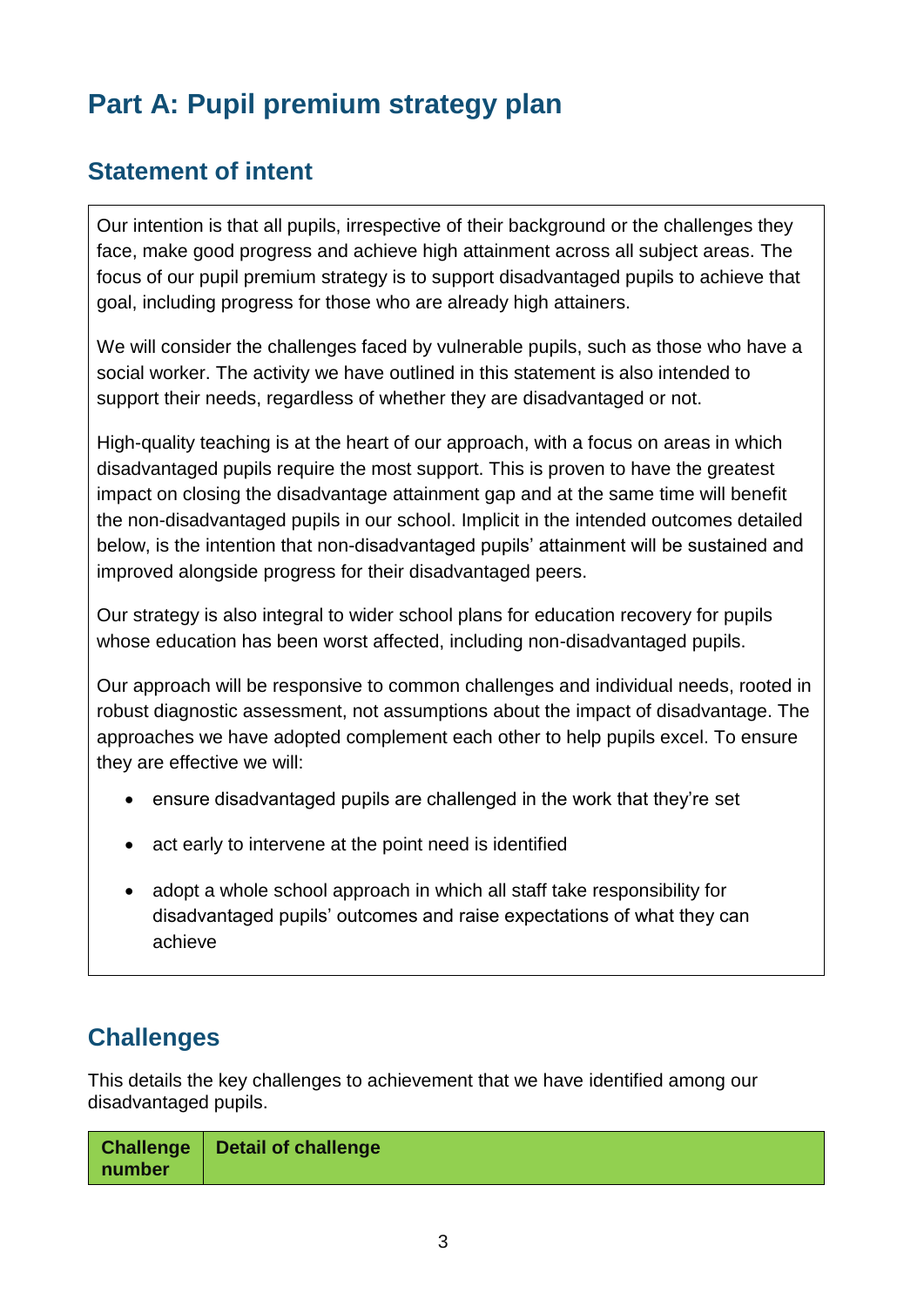|   | Assessments, observations, and discussions with pupils indicate<br>underdeveloped oral language skills and vocabulary gaps among many<br>disadvantaged pupils. These are evident from Reception through to KS2<br>and in general, are more prevalent among our disadvantaged pupils<br>than their peers. |
|---|----------------------------------------------------------------------------------------------------------------------------------------------------------------------------------------------------------------------------------------------------------------------------------------------------------|
| 2 | Assessments, observations, and discussions with pupils suggest<br>disadvantaged pupils generally have greater difficulties with phonics<br>than their peers. This negatively impacts their development as readers                                                                                        |
| 3 | Our assessments and observations indicate that the education and well-<br>being of many of our disadvantaged pupils have been impacted by par-<br>tial school closures to a greater extent than for other pupils. These find-<br>ings are supported by national studies.                                 |
|   | This has resulted in significant knowledge gaps leading to pupils falling<br>further behind age-related expectations.                                                                                                                                                                                    |
| 4 | Our attendance from 20-21 shows that whilst the overall attendance is<br>expected, absence rates for disadvantaged children could be improved.                                                                                                                                                           |
| 5 | Assessments, observations and discussions with pupils indicate that<br>disadvantaged pupils are demonstrating less retention due to challenges<br>within their working memory. This negatively impacts their retention or<br>knowledge and skills.                                                       |

#### **Intended outcomes**

This explains the outcomes we are aiming for **by the end of our current strategy plan**, and how we will measure whether they have been achieved.

| <b>Intended outcome</b>                                                                                              | <b>Success criteria</b>                                                                                                                                                                                                                                                     |
|----------------------------------------------------------------------------------------------------------------------|-----------------------------------------------------------------------------------------------------------------------------------------------------------------------------------------------------------------------------------------------------------------------------|
| Improved oral language skills and<br>vocabulary among disadvantaged pupils.                                          | Assessments and observations indicate<br>significantly improved oral language<br>among disadvantaged pupils. This is<br>evident when triangulated with other<br>sources of evidence, including<br>engagement in lessons, book scrutiny<br>and ongoing formative assessment. |
| Improved reading attainment among<br>disadvantaged pupils.                                                           | KS2 reading outcomes in 2024/25 show<br>that more than 73% of disadvantaged<br>pupils met the expected standard.                                                                                                                                                            |
| To achieve and sustain improved<br>wellbeing for all pupils in our school,<br>particularly our disadvantaged pupils. | Sustained high levels of wellbeing from<br>2024/25 demonstrated by:<br>qualitative data from student voice,<br>student and parent surveys and<br>teacher observations<br>significant participation in enrichment<br>activities, particularly among<br>disadvantaged pupils  |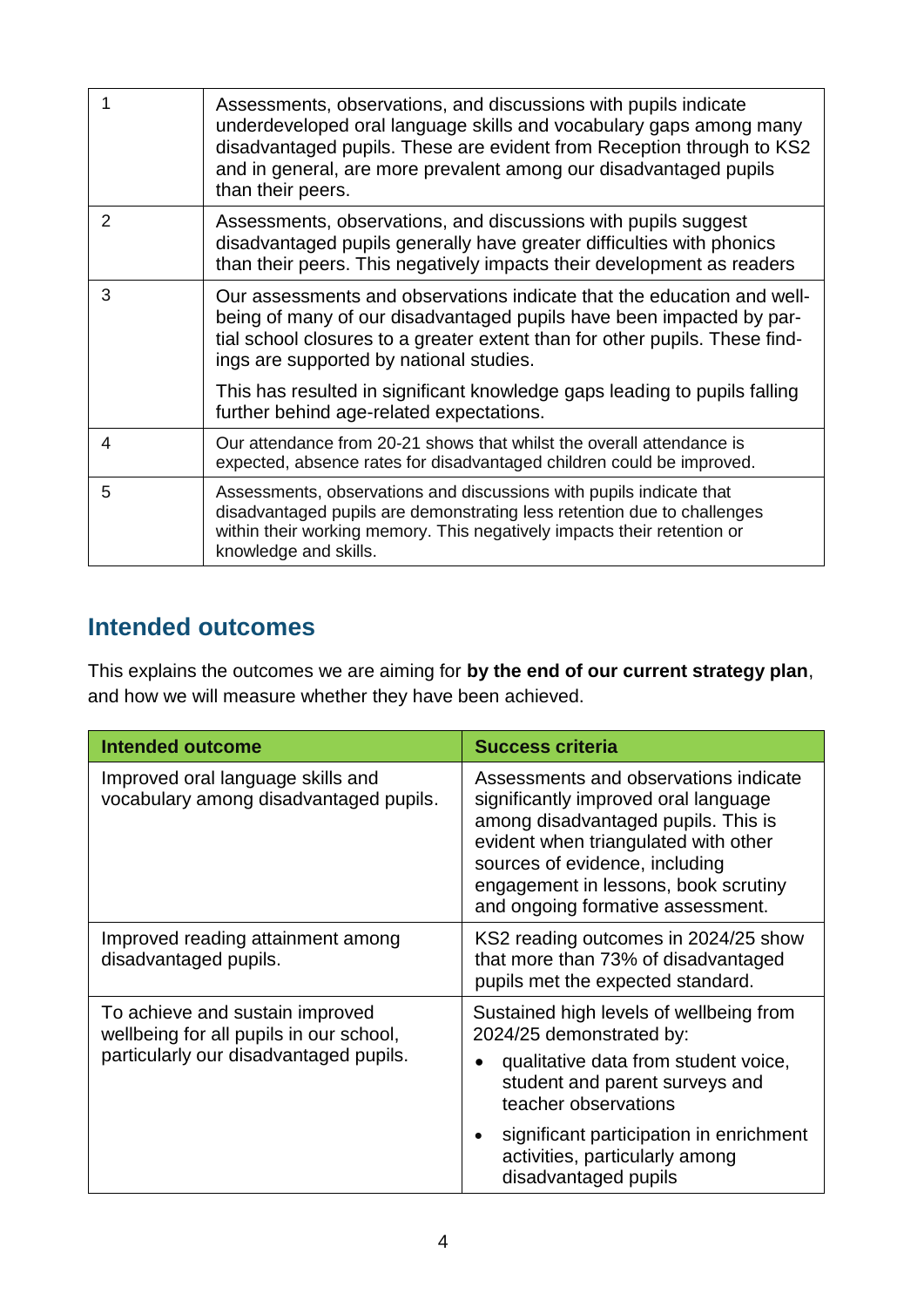|                                                                                                                   | Incidents of bullying continue to be<br>$\bullet$<br>very low.                                                                                                                                           |
|-------------------------------------------------------------------------------------------------------------------|----------------------------------------------------------------------------------------------------------------------------------------------------------------------------------------------------------|
| To achieve and sustain improved<br>attendance for all pupils, particularly our                                    | Sustained high attendance from 2024/25<br>demonstrated by:                                                                                                                                               |
| disadvantaged pupils.                                                                                             | the overall absence rate for all pupils<br>$\bullet$<br>being no more than 4%, and the at-<br>tendance gap between disadvan-<br>taged pupils and their non-disadvan-<br>taged peers being reduced by 3%. |
| To improve working memory strategies to<br>support pupil learning, particularly with<br>our disadvantaged pupils. | Good academic progress particularly in<br>Reading, Writing and Maths. Disadvan-<br>taged pupils 90% good or better and<br>30% with accelerated progress.                                                 |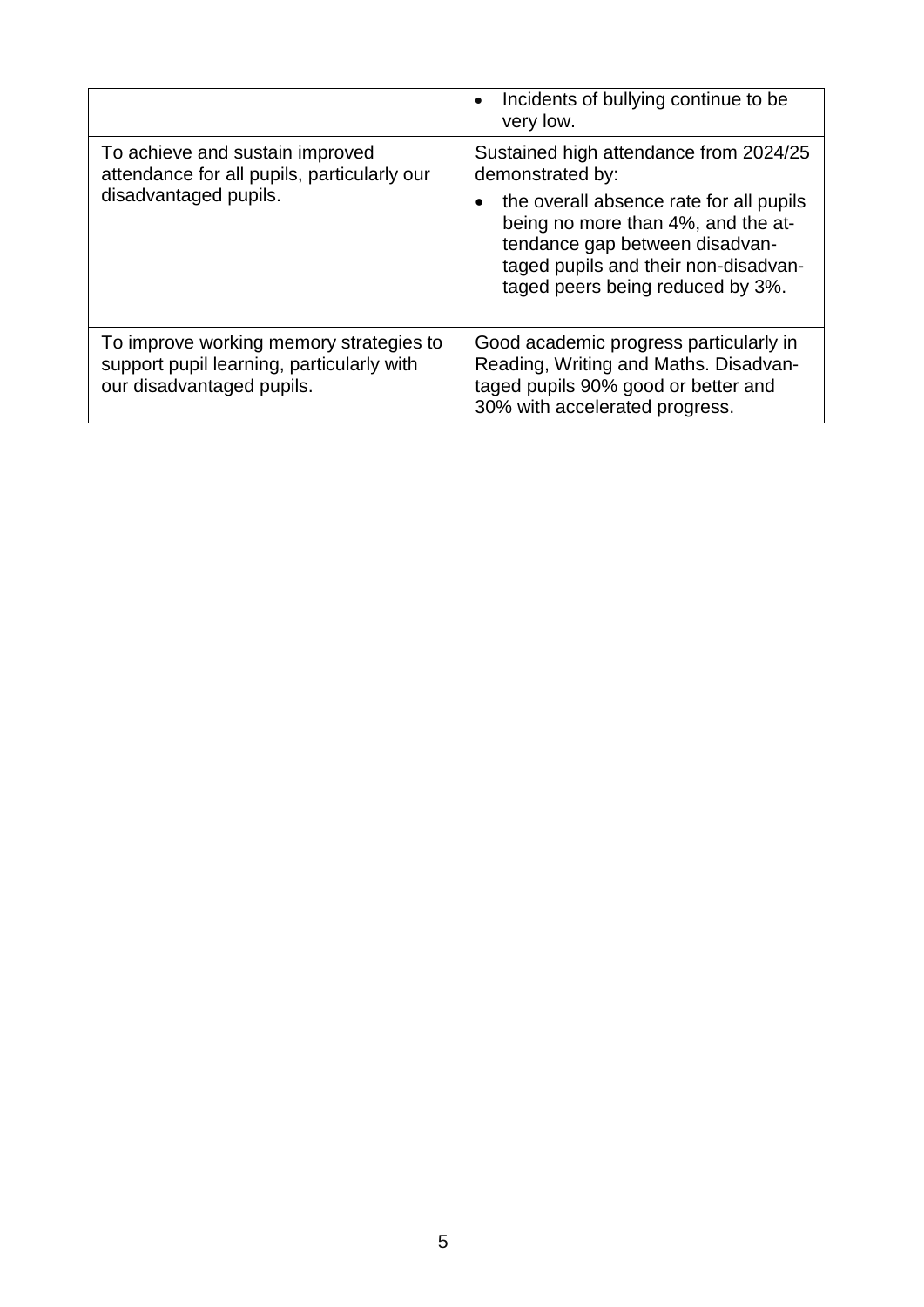## **Activity in this academic year**

This details how we intend to spend our pupil premium (and recovery premium funding) **this academic year** to address the challenges listed above.

#### **Teaching (for example, CPD, recruitment and retention)**

Budgeted cost: £ *1000*

| <b>Activity</b>                                                                                                                                                     | <b>Evidence that supports this approach</b>                                                                                                                                                                                                                                                                                                                                                                                                                                                                                                                                                                                                                                                         | <b>Challenge</b><br>number(s)<br>addressed |
|---------------------------------------------------------------------------------------------------------------------------------------------------------------------|-----------------------------------------------------------------------------------------------------------------------------------------------------------------------------------------------------------------------------------------------------------------------------------------------------------------------------------------------------------------------------------------------------------------------------------------------------------------------------------------------------------------------------------------------------------------------------------------------------------------------------------------------------------------------------------------------------|--------------------------------------------|
| Purchase of<br>standardised<br>diagnostic<br>assessments.<br>Training for<br>staff to ensure<br>assessments<br>are interpreted<br>and<br>administered<br>correctly. | Standardised tests can provide reliable insights into<br>the specific strengths and weaknesses of each pupil<br>to help ensure they receive the correct additional<br>support through interventions or teacher instruction:<br><b>Standardised tests   Assessing and Monitoring Pupil</b><br><b>Progress   Education Endowment Foundation   EEF</b>                                                                                                                                                                                                                                                                                                                                                 | 1, 2, 5                                    |
| Continue to<br>embed RWI<br>programme<br>across the<br>school.<br>Continuous<br>training and<br>resources will<br>be purchased.                                     | Phonics approaches have a strong evidence base<br>that indicates a positive impact on the accuracy of<br>word reading (though not necessarily<br>comprehension), particularly for disadvantaged<br>pupils:<br>Observations and Assessments from last year<br>demonstrated this approach accelerated learning.<br>https://educationendowmentfoundation.org.uk/education-<br>evidence/teaching-learning-toolkit/phonics                                                                                                                                                                                                                                                                               | $\overline{2}$                             |
| Establish a<br>whole school<br>sequential<br>approach to<br>teaching<br>reading to<br>include the<br>teaching of<br>vocabulary.                                     | We have combined a range of research to develop our<br>strategy. Developing reading comprehension provides<br>pupils with a deeper understanding about what they are<br>reading. We are also implementing oral instruction<br>through the development of vocabulary teaching as part<br>of our overall reading provision. The approach we have<br>taken makes clear references to well researched<br>metacognitive approaches.<br>https://educationendowmentfoundation.org.uk/education-<br>evidence/teaching-learning-toolkit/reading-<br>comprehension-strategies<br>https://educationendowmentfoundation.org.uk/education-<br>evidence/teaching-learning-toolkit/oral-language-<br>interventions | 1 and $2$                                  |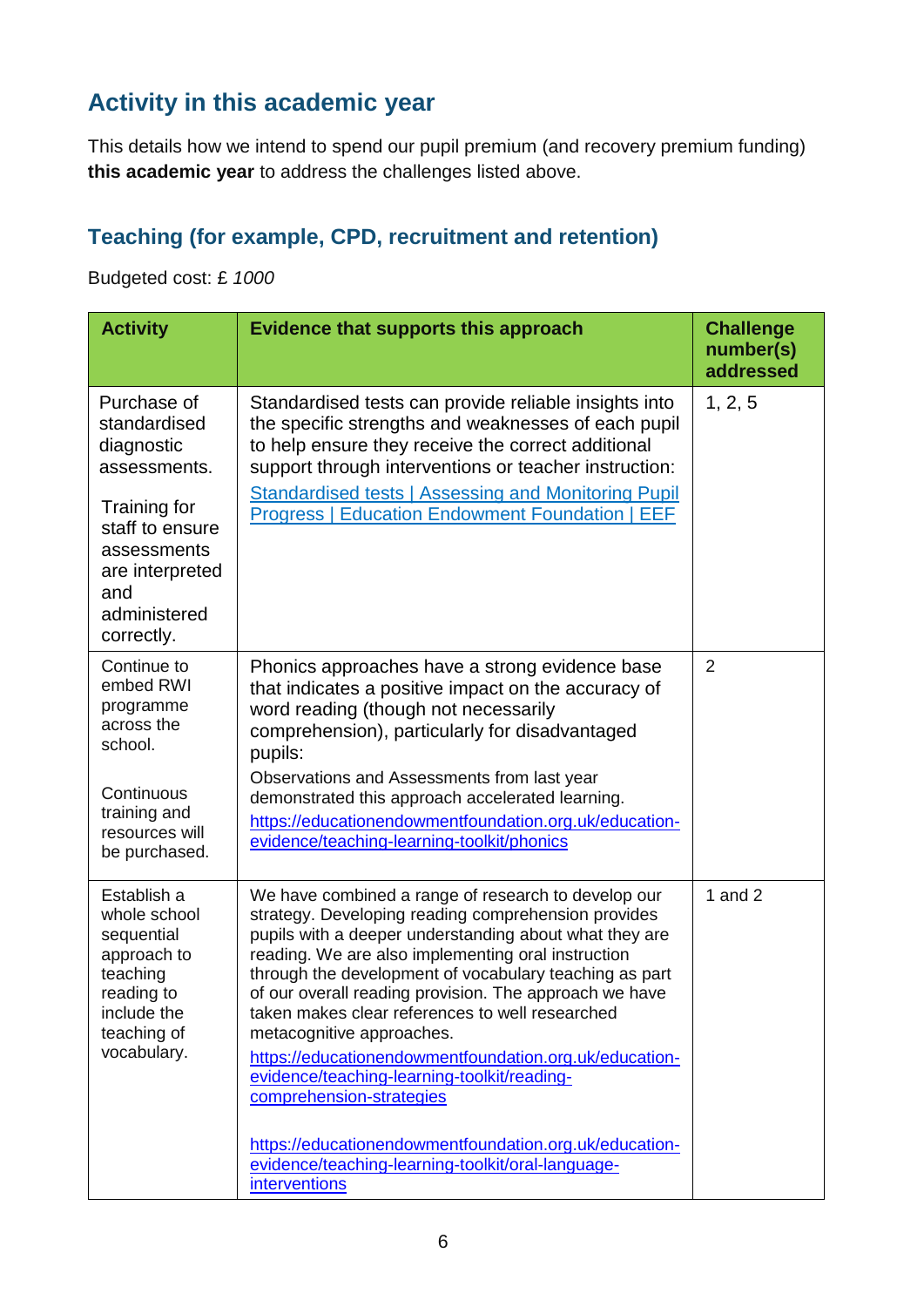|                                                                                   | Other research considered:<br>Doug Lemov - Reading Reconsidered.<br>Isabel Beck - Bringing words to Life.                                                                                                                                                                                                                                                                            |            |
|-----------------------------------------------------------------------------------|--------------------------------------------------------------------------------------------------------------------------------------------------------------------------------------------------------------------------------------------------------------------------------------------------------------------------------------------------------------------------------------|------------|
| CPD on<br>working<br>memory<br>strategies and<br>CPD on longer<br>term retention. | Observations and Assessment of current need in our school.<br>Our internal picture shows that children struggle with their<br>working memory. Some pupils with this difficulty are likely to<br>be affected by cognitive overload due to external stressors<br>and a reduction in attention as opposed to a specific learning<br>difficulty.<br>Teaching Walkthrus - Tom Sherrington | 3 and 5    |
| CPD on<br>metacognition<br>approaches to<br>scaffolding<br>learning.              | Evidence shows that this approach can lead to accelerated<br>progress in all areas. We also believe this will have a positive<br>impact on pupil wellbeing.<br>https://educationendowmentfoundation.org.uk/education-<br>evidence/teaching-learning-toolkit/metacognition-and-self-<br>regulation                                                                                    | 2, 3 and 5 |

#### **Targeted academic support (for example, tutoring, one-to-one support structured interventions)**

Budgeted cost: £ 9618

| <b>Activity</b>                                                                                                                                                                                         | <b>Evidence that supports this approach</b>                                                                                                                                                                                                                                                                                                                                                       | <b>Challenge</b><br>number(s)<br>addressed |
|---------------------------------------------------------------------------------------------------------------------------------------------------------------------------------------------------------|---------------------------------------------------------------------------------------------------------------------------------------------------------------------------------------------------------------------------------------------------------------------------------------------------------------------------------------------------------------------------------------------------|--------------------------------------------|
| 1-1 and group<br>targeted<br>tutoring for<br>identified<br>pupils required<br>accelerated<br>progress due<br>to gaps in<br>learning from<br>the disruption<br>to their<br>education by<br>the pandemic. | Observations and assessments in school<br><b>Education Endowment Foundation toolkits on</b><br>individualised tuition and teaching assistant intervention.<br>https://educationendowmentfoundation.org.uk/education-<br>evidence/teaching-learning-toolkit/one-to-one-tuition<br>https://educationendowmentfoundation.org.uk/education-<br>evidence/teaching-learning-toolkit/small-group-tuition | 1,2 and $5$                                |
| Group support<br>within the<br>class to<br>implement<br>recovery<br>alongside<br>teaching.                                                                                                              | Observations and assessments in school have shown<br>that this can accelerate catch up, provided it is combined<br>with a metacognitive approach to develop<br>independence.                                                                                                                                                                                                                      | 1,2 and $5$                                |
| RWI<br>intervention                                                                                                                                                                                     | Targeted phonics interventions have been shown to<br>be more effective when delivered as regular<br>sessions over a period up to 12 weeks:                                                                                                                                                                                                                                                        | $2$ and $5$                                |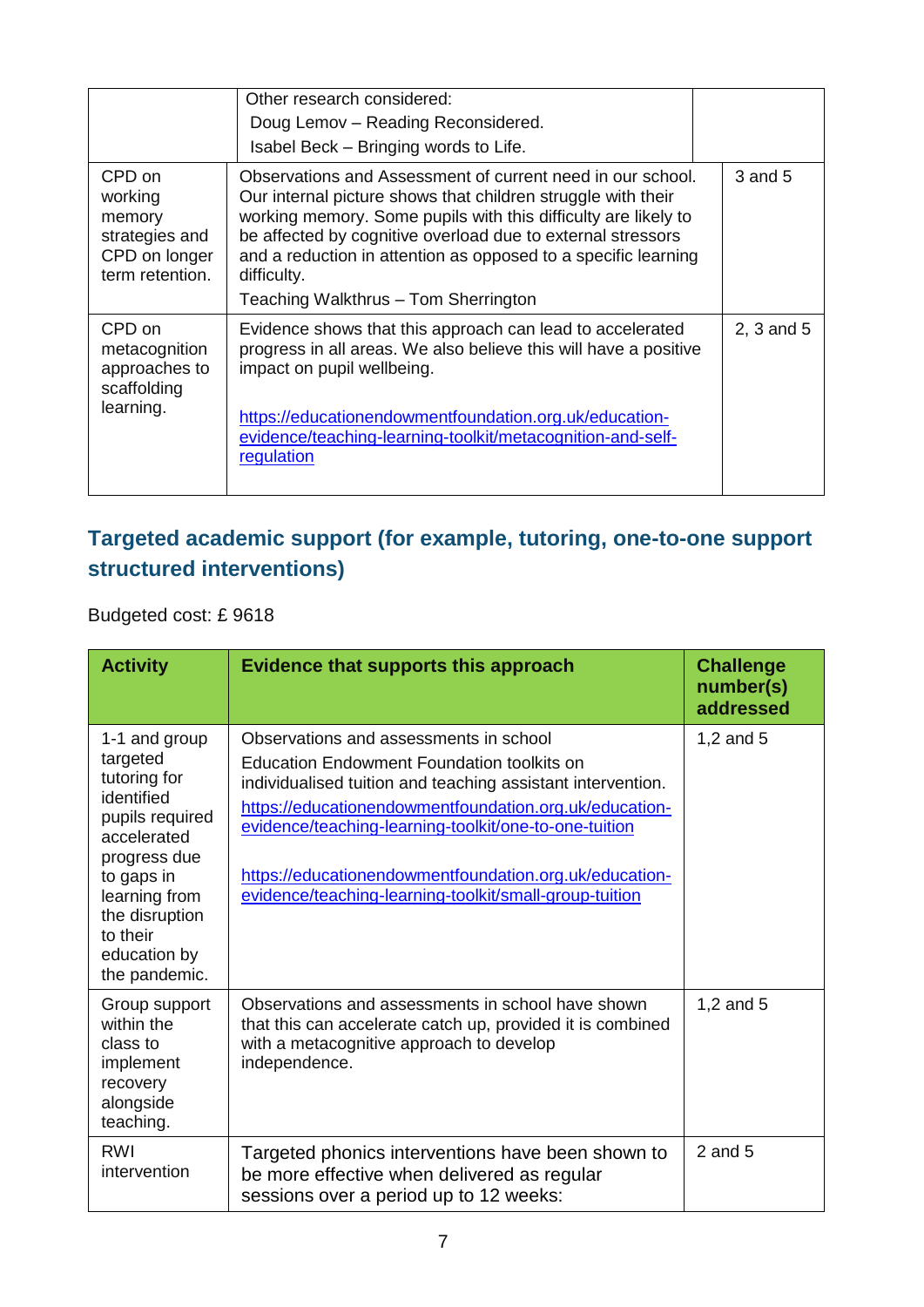| catch up pupils | support to help   Phonics   Toolkit Strand   Education Endowment<br>Foundation   EEF |  |
|-----------------|--------------------------------------------------------------------------------------|--|
|                 |                                                                                      |  |

#### **Wider strategies (for example, related to attendance, behaviour, wellbeing)**

Budgeted cost: £ £2,142

| <b>Activi</b><br>ty                                                                   | Evidence that supports this approach                                                                                                                                                                                                                                                                                                                                                            | <b>Challen</b><br>ge<br>number<br>(s)<br>address<br>ed |
|---------------------------------------------------------------------------------------|-------------------------------------------------------------------------------------------------------------------------------------------------------------------------------------------------------------------------------------------------------------------------------------------------------------------------------------------------------------------------------------------------|--------------------------------------------------------|
| <b>ELSA</b><br>suppor<br>t for<br>identifi<br>ed 1-1<br>and<br>group<br>provisi<br>on | We have seen significant impact of this intervention for our children.<br>There is extensive evidence associating childhood social and<br>emotional skills with improved outcomes at school and in later<br>life (e.g., improved academic performance, attitudes, behaviour<br>and relationships with peers):<br>EEF Social_and_Emotional_Learning.pdf(educationendowmentf<br>oundation.org.uk) | 3                                                      |

**Total budgeted cost: £** *12760*